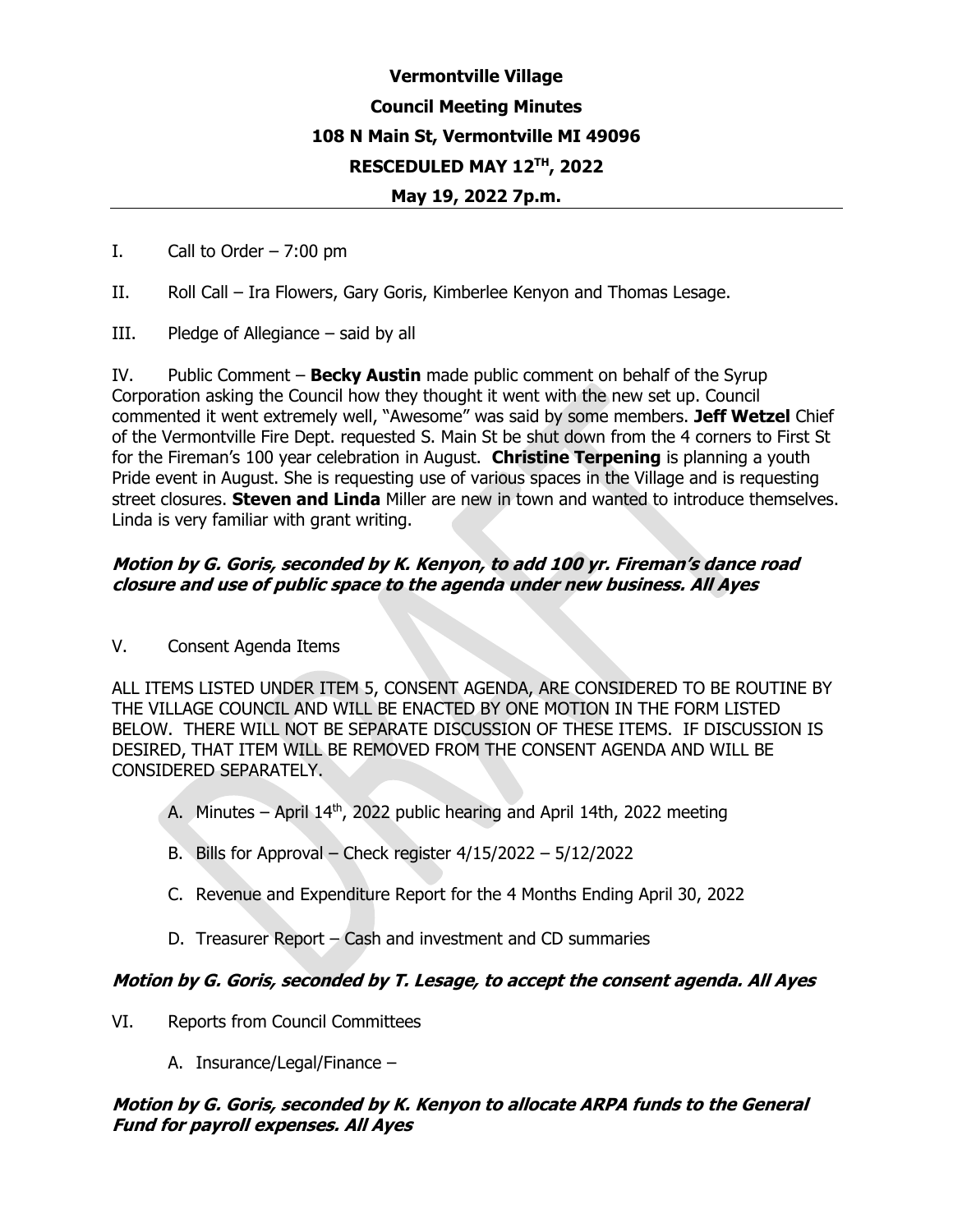# **Vermontville Village Council Meeting Minutes 108 N Main St, Vermontville MI 49096 RESCEDULED MAY 12TH, 2022**

#### **May 19, 2022 7p.m.**

- B. Water & Sewer shut off report
	- a. FDCVT grant denial

### **Motion by K. Kenyon, seconded by T. Lesage to move forward with items 2- 12 to drill a test well and perform an aquifer test for Well #7; project cost, totaling \$76,500 to be fully funded by the General fund. All Ayes**

- C. Grants –
- D. Ordinance meeting in June
- E. Streets/Drains/Sidewalks
	- a. Recommendation to apply for the Sub Category B grant. With a Village match of 130,250. To make repairs to North, East and South Main Streets in the Village.

**Motion by K. Kenyon, seconded by I. Flowers to spend up to \$3000 on the purchase of culvert pipe and do repairs to the ditch on the north side of Third St. All Ayes**

**Motion by K. Kenyon, seconded by G. Goris, to approve resolution 22-03 to establish <sup>a</sup> request for funding, designate an agent and attest to the existence of funds and commit to implementing a maintenance program for 1.5 inches of HMA surfacing funded by the TED fund Category B program.** 

- F. Fire report from chief Wetzel calls are up 12% from last year
- G. Buildings & Grounds **–**

**Motion by I. Flowers, seconded by G. Goris, to approve Ordinance 22-02 an ordinance to authorize and approve the sale of Village property and lot boundary adjustment located at 151 E. First ST. All Ayes**

**Motion by K. Kenyon, seconded by G. Goris to sell 121 Eastside Dr. All Ayes**

- H. Technology meeting in July
- I. Health & Safety –